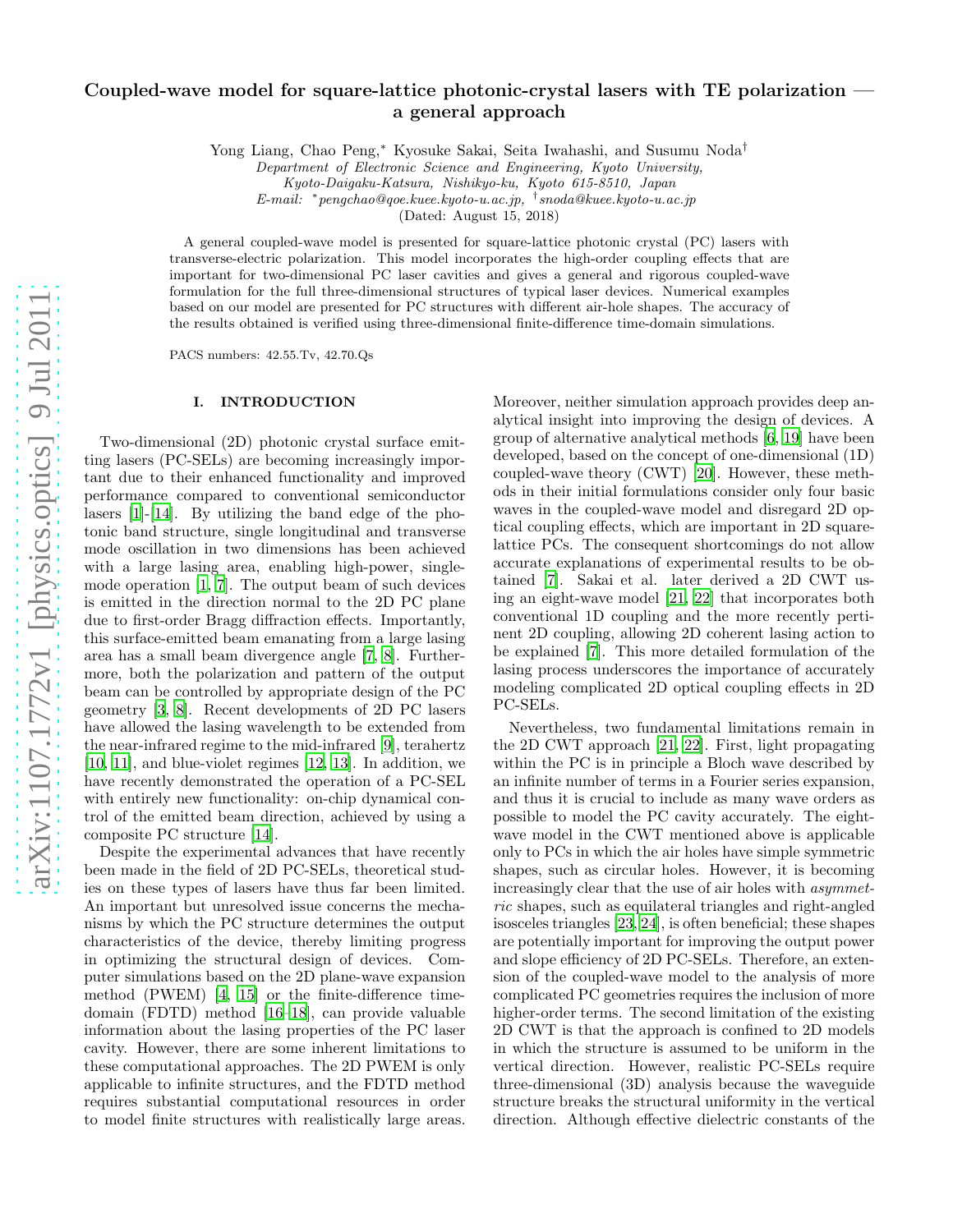PC materials [\[4](#page-9-2), [25\]](#page-10-18) have previously been used to compensate for relatively small optical confinement in the vertical direction, this approach is inadequate to model the 3D structure in cases where the transverse field profile of the individual waves must be treated very carefully, as will be shown below. Thus, it is necessary to derive a more rigorous formulation by considering a 3D system instead of a 2D system.

In this paper, we develop a more general coupledwave model for square-lattice PC-SELs with transverseelectric (TE) polarization in order to overcome the limitations discussed above. Our coupled-wave model incorporates a large number of high-order wavevectors in order to capture all the important coupling effects. We present a rigorous coupled-wave formulation for a 3D structure by extending the general coupled-wave approach developed by Streifer et al. for 1D distributed feedback (DFB) lasers [\[26](#page-10-19)]. This formulation not only models the coupling effects in 3D systems more accurately, but can also be generally applied to the analysis of PC structures with air holes of arbitrary shape. We present numerical examples in which the mode frequency and radiation constant of PC structures with several different air-hole shapes are calculated and compared with the results of 3D-FDTD simulations in order to confirm the validity and accuracy of the extended CWT model.

This paper is organized as follows. Section II describes the coupled-wave model, and derivations of the coupledwave equations are given. Section III presents our numerical results, which we then discuss. A summary of our findings is given in Section IV.

## II. FORMULATION OF COUPLED-WAVE **MODEL**

A schematic cross-section of the PC-SEL device considered here is shown in Fig. [1,](#page-1-0) which can be approximated by a multilayer waveguide. The PC layer is embedded in the waveguide structure, which is assumed to support only a single waveguide mode. The structural parameters of each layer are summarized in Table [I.](#page-1-1) The average dielectric constant of the PC layer is given by  $\varepsilon_{av} = f \cdot \varepsilon_a + (1 - f) \cdot \varepsilon_b$ , where  $\varepsilon_a$  is the dielectric constant of air,  $\varepsilon_b$  is the dielectric constant of the background dielectric material  $(GaAs)$ ,  $f$  is the filling factor (FF) given by  $f = S_{air-hole}/a^2$  (i.e., the fraction of the area of a unit cell occupied by air holes), and a is the lattice constant. The PC layer consists of a square lattice with air holes perpendicular to the  $xy$  plane, as shown in Fig. [2\(](#page-1-2)a). In this paper, the shape of the air-holes is not restricted to circular but can be arbitrary. Figure [2\(](#page-1-2)b) depicts examples of air-hole shapes that are considered later in this paper: (i) circles, (ii) equilateral triangles, and (iii) right-angled isosceles triangles.

Light propagating inside a PC must obey Bloch's theorem, which states that the amplitude of the light must conform to the imposed periodicity [\[27\]](#page-10-20). The Bloch wave



<span id="page-1-0"></span>FIG. 1. Schematic cross-sectional view of a PC-SEL. This multilayer waveguide structure represents an approximation of a realistic laser device.

<span id="page-1-1"></span>TABLE I. Waveguide structural parameters

| Laver                | Thickness $(a)$ | Dielectric constant |
|----------------------|-----------------|---------------------|
| n-clad(AlGaAs)       | $\infty$        | 11.0224             |
| Active               | 0.3             | 12.8603             |
| <b>PC</b>            | 0.4             | $\varepsilon_{av}$  |
| GaAs                 | 0.2             | 12.7449             |
| $p$ -clad $(AlGaAs)$ | $\infty$        | 11.0224             |

state  $\psi$  can be expressed as

<span id="page-1-3"></span>
$$
\psi_k(\mathbf{r}) = u_k(x, y, z)e^{-i\mathbf{k}\cdot\mathbf{r}} = \sum_{\mathbf{G}_{m,n}} a_{\mathbf{G}_{m,n}}(z)e^{-i(\mathbf{k} + \mathbf{G}_{m,n})\cdot\mathbf{r}}
$$
\n(1)

where the periodicity implies that  $u_k(x, y, z) = u_k(x + z)$  $a, y, z$  =  $u_k(x, y + a, z)$ . Here, **k** is a wavevector in the first Brillouin zone;  $a_{\mathbf{G}_{m,n}}$  is the field amplitude of a given



<span id="page-1-2"></span>FIG. 2. (a) Schematic diagram of a square-lattice photonic crystal. (b) Examples of air-hole designs: (i) circular, (ii) equilateral triangular, (iii) right-angled isosceles triangular.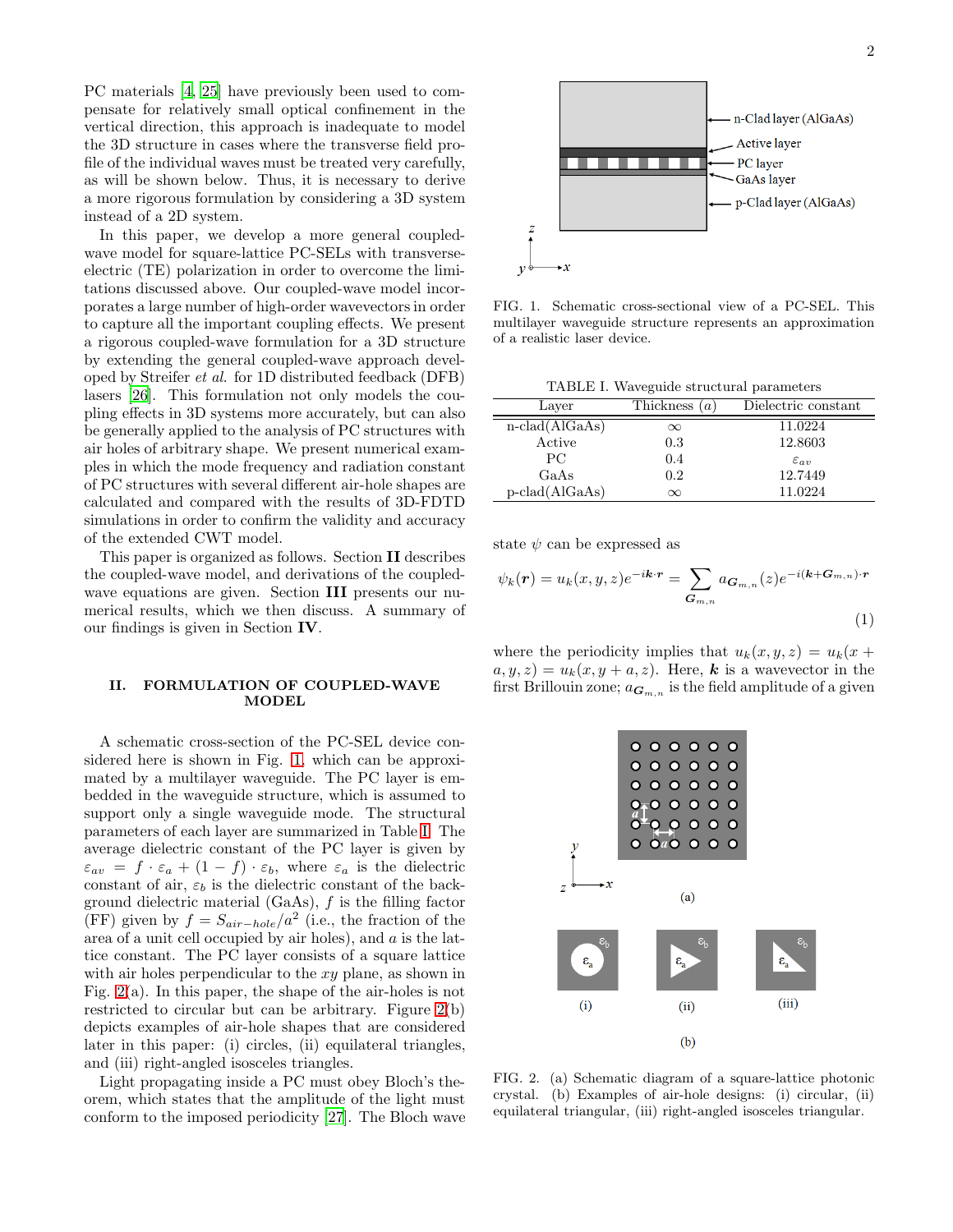reciprocal lattice vector, defined as  $G_{m,n} = (m\beta_0, n\beta_0)$ where m and n are arbitrary integers, and  $\beta_0 = 2\pi/a$ . At the second-order Γ-point  $k$  becomes zero [\[21\]](#page-10-14), thus Eq. [\(1\)](#page-1-3) can be rewritten as a Fourier series of plane waves:

<span id="page-2-0"></span>
$$
\psi(\mathbf{r}) = \sum_{m,n} a_{m,n}(z) e^{-i(m\beta_0 x + n\beta_0 y)},\tag{2}
$$

where  $a_{m,n}$  represents the field amplitude of a wave with wavevector  $(m\beta_0, n\beta_0)$ . It is implied by Eq. [\(2\)](#page-2-0) that the Bloch wave excited in the vicinity of the Γ-point is composed of multiple wavevectors, including the wavevectors indicated by arrows in the reciprocal space diagram in Fig. [3,](#page-2-1) as well as wavevectors outside the plotted range. The shaded arrows close to the center of the plot  $(m^2 + n^2 \leq 2)$  indicate the eight waves considered in the existing CWT approach. In order to make our analysis generally applicable to air-hole geometries that require a large number of Fourier coefficients to model accurately, we will extend the existing coupled-wave model by including not only these eight wavevectors but also many high-order wavevectors.



<span id="page-2-1"></span>FIG. 3. Bloch wave state represented by wavevectors (arrows) in reciprocal space. A large number of high-order wavevectors are included, in addition to the eight wavevectors around the center (shaded arrows), which were considered in the previous CWT model.

For TE polarization, the Bloch wave state  $\psi$  can be described by either the magnetic-field component  $(H_z)$ or the electric-field components  $(E_x, Ey)$ . At the secondorder Γ-point, not only the in-plane guided waves but also waves that are diffracted into the vertical  $(z)$  direction exist, as shown in Fig. [4](#page-2-2) [\[7\]](#page-10-1). It is important to include these diffracted waves in the coupled-wave model because they determine the output (loss) of the PC laser cavity. We choose to start our formulation from Maxwells equations using the electric-field components, because scalar wave equations for the magnetic field  $(H_z)$  [\[21\]](#page-10-14) cannot include waves diffracted in the vertical direction (we note that there is no  $H_z$  component for these waves).



<span id="page-2-2"></span>FIG. 4. Schematic diagram showing the in-plane guided waves and waves diffracted vertical to the PC plane.

In a 3D waveguide structure, as shown in Fig. [1,](#page-1-0) the electric field can be expressed as  $\mathbf{E}(\mathbf{r},t) = \mathbf{E}(\mathbf{r})e^{iwt}$ . By eliminating the magnetic field from Maxwell's equations, we obtain

<span id="page-2-3"></span>
$$
\nabla \times \nabla \times \boldsymbol{E}(\boldsymbol{r}) = k_0^2 \tilde{n}^2(\boldsymbol{r}) \boldsymbol{E}(\boldsymbol{r}), \tag{3}
$$

where  $k_0 (= \omega/c)$  is the free-space wavenumber,  $\omega$  is the angular frequency,  $c$  is the velocity of light in free space and  $\tilde{n}$  is the refractive index (a complex number) that satisfies [\[26\]](#page-10-19)

<span id="page-2-4"></span>
$$
k_0^2 \tilde{n}^2(\mathbf{r}) = k_0^2 n^2(\mathbf{r}) + 2ik_0 n(\mathbf{r}) \tilde{\alpha}(\mathbf{r}) - \tilde{\alpha}^2(\mathbf{r}), \quad (4)
$$

where  $n(r)$  is the real part of  $\tilde{n}(r)$  and  $\tilde{\alpha}(z)$  represents the gain  $({\tilde{\alpha}} > 0)$  or loss  $({\tilde{\alpha}} < 0)$  in each region. In the following derivation, we neglect the third term  $\tilde{\alpha}^2(z)$  because  $|\tilde{\alpha}| \ll k_0 n_0$  [\[26\]](#page-10-19). For TE polarization  $\mathbf{E}(\mathbf{r}) = (E_x(\mathbf{r}), E_y(\mathbf{r}), 0)$ , and we obtain the following three scalar equations from Eq. [\(3\)](#page-2-3):

<span id="page-2-6"></span>
$$
\left[\frac{\partial^2}{\partial z^2} + \frac{\partial^2}{\partial y^2} + k_0^2 \tilde{n}^2\right] E_x - \frac{\partial^2}{\partial x \partial y} E_y = 0, \tag{5}
$$

$$
\left[\frac{\partial^2}{\partial z^2} + \frac{\partial^2}{\partial x^2} + k_0^2 \tilde{n}^2\right] E_y - \frac{\partial^2}{\partial x \partial y} E_x = 0, \quad (6)
$$

$$
\frac{\partial}{\partial z} \left[ \frac{\partial E_x}{\partial x} + \frac{\partial E_y}{\partial y} \right] = 0. \tag{7}
$$

In order to solve these equations, we expand  $E_x(\mathbf{r}), E_y(\mathbf{r})$  and  $n^2(\mathbf{r})$  according to

∂z [

<span id="page-2-5"></span>
$$
E_x(\mathbf{r}) = \sum_{m,n} E_{x,m,n}(z) e^{-i\beta_m x - i\beta_n y}, \tag{8}
$$

$$
E_y(\mathbf{r}) = \sum_{m,n} E_{y,m,n}(z) e^{-i\beta_m x - i\beta_n y},\tag{9}
$$

$$
n^{2}(\mathbf{r}) = n_{0}^{2}(z) + \sum_{\substack{m \neq 0, \\ n \neq 0}} \xi_{m,n}(z) e^{-i\beta_{m}x - i\beta_{n}y}.
$$
 (10)

Here,  $\beta_m = m\beta_{0}$ ,  $\beta_n = n\beta_0$ ,  $\beta_0 = 2\pi/a$   $(m, n$  are arbitrary integers),  $n_0^2(z) = \varepsilon_0(z)$ ,  $\varepsilon_0(z)$  is the average dielectric constant of the material at position z, and  $\xi_{m,n}(z)$ is the high-order Fourier coefficient term. We note that  $\xi_{m,n}(z)$  is zero outside the PC region. Inside the PC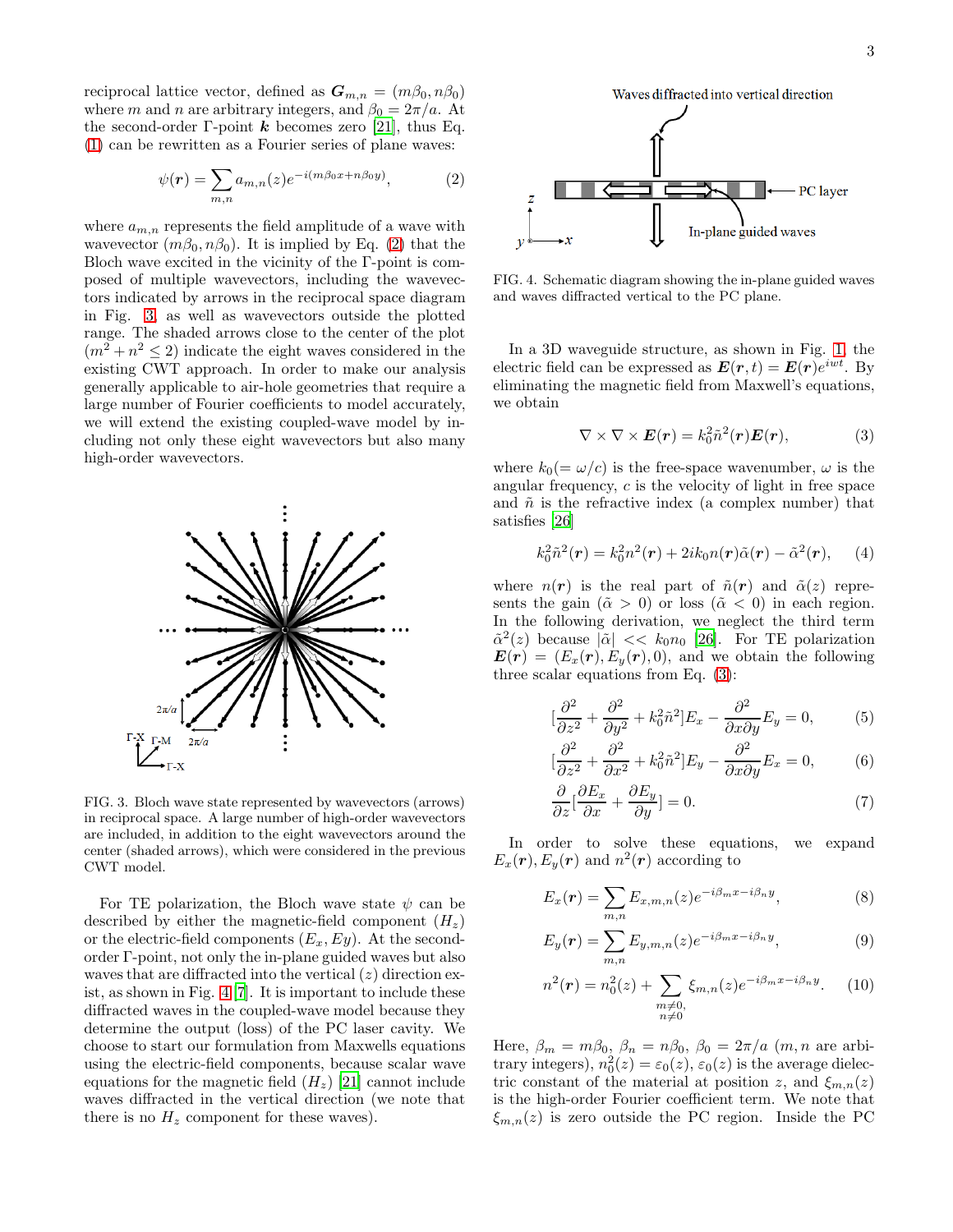region,  $n_0^2(z)$  and  $\xi_{m,n}(z)$  can be expressed as

$$
n_0^2(z) = \varepsilon_{av} = f \cdot \varepsilon_a + (1 - f) \cdot \varepsilon_b,\tag{11}
$$

$$
\xi_{m,n}(z) = \frac{1}{a^2} \iint_{-a/2}^{a/2} n^2(x,y) e^{i\beta_m x + i\beta_n y} dx dy. \tag{12}
$$

In order to simplify the formulation, we have assumed that air holes within the PC region have perfectly vertical sidewalls (a formulation for air holes with tilted sidewalls will be given elsewhere) such that  $n_0^2$  and  $\xi_{m,n}$  are independent of z within this region.

By substituting Eqs.  $(4)$  and  $(8)-(10)$  $(8)-(10)$  into Eqs.  $(5)-$ [\(7\)](#page-2-6), and collecting all terms that are multiplied by the factor  $e^{-i\beta_m x - i\beta_n y}$ , we obtain

<span id="page-3-2"></span>
$$
\left[\frac{\partial^2}{\partial z^2} + k_0^2 n_0^2 + 2i \tilde{\alpha} k_0 n_0(z) - n^2 \beta_0^2\right] E_{x,m,n} + mn \beta_0^2 E_{y,m,n}
$$
  
=  $-k_0^2 \sum_{\substack{m' \neq m, \\ n' \neq n}} \xi_{m-m'}, E_{x,m',n'},$  (13a)

$$
\left[\frac{\partial^2}{\partial z^2} + k_0^2 n_0^2 + 2i \tilde{\alpha} k_0 n_0(z) - m^2 \beta_0^2\right] E_{y,m,n} + mn \beta_0^2 E_{x,m,n}
$$
  
=  $-k_0^2 \sum_{m'+m} \xi_{m-m'} E_{y,m',n'}$ , (13b)

$$
m' \neq m, \quad n - n'
$$
  
\n
$$
m' \neq n
$$
  
\n
$$
\frac{\partial}{\partial z} [mE_{x,mn} + nE_{y,mn}] = 0.
$$
\n(13c)

In this work, the derivative terms of  $E_x$  and  $E_y$  with respect to  $x$  and  $y$  have been eliminated because we assume an infinite periodic PC structure (the corresponding formulation for a finite periodic PC structure will be given elsewhere).

The wavevectors can be classified into three groups according to their in-plane wavenumber,  $\sqrt{m^2 + n^2} \beta_0$ .

- Basic waves:  $\sqrt{m^2 + n^2} = 1$ ,
- High-order waves:  $\sqrt{m^2 + n^2} > 1$ ,
- Radiative waves:  $m = 0, n = 0$ .

In the resonant case at the second-order Γ-point [\[21,](#page-10-14) [22\]](#page-10-15), we assume that the basic waves can be expressed as

<span id="page-3-1"></span>
$$
E_{x,1,0} = 0, \quad E_{y,1,0} = R_x \Theta_0(z), \tag{14a}
$$

$$
E_{x,-1,0} = 0, \quad E_{y,-1,0} = S_x \Theta_0(z), \tag{14b}
$$

$$
E_{x,0,1} = R_y \Theta_0(z), \quad E_{y,0,1} = 0,
$$
 (14c)

$$
E_{x,0,-1} = S_y \Theta_0(z), \quad E_{y,0,-1} = 0. \tag{14d}
$$

Here,  $R_x$  and  $S_x$  represent the amplitudes of basic waves propagating in the  $+x$  and  $-x$  directions, respectively, and likewise  $R_y$  and  $S_y$  represent the amplitudes of waves propagating in the  $+y$  and  $-y$  directions, respectively. These four basic waves are assumed to have identical field profiles in the z-direction, denoted by  $\Theta_0(z)$ , which is the same as the field profile of the fundamental waveguide mode for a waveguide with no periodic structure [\[26,](#page-10-19) [29\]](#page-10-21). We express the wave equation for the fundamental waveguide mode in terms of  $\Theta_0(z)$  as

<span id="page-3-0"></span>
$$
\frac{\partial^2 \Theta_0}{\partial z^2} + [k_0^2 n_0^2(z) - \beta^2] \Theta_0 = 0, \tag{15}
$$

where  $\beta$  is the propagation constant. The solutions for  $\beta$ and  $\Theta_0(z)$  in Eq. [\(15\)](#page-3-0) can be obtained by employing the transfer matrix method (TMM) [\[28\]](#page-10-22).

In order to obtain the equations satisfied by the basic waves, Eqs. [\(14a\)](#page-3-1)-[\(14d\)](#page-3-1) are substituted into Eqs. [\(13a\)](#page-3-2)- [\(13c\)](#page-3-2) for  $(m, n) = \{(1, 0), (-1, 0), (0, 1), (0, -1)\}.$  Without any loss of generality, we focus here on the case where  $(m, n) = (1, 0)$ . We then only need to consider Eqs. [\(14a\)](#page-3-1) and [\(13b\)](#page-3-2). Substitution of Eq. [\(14a\)](#page-3-1) into Eq. [\(13b\)](#page-3-2) gives

$$
\frac{\partial^2 \Theta_0}{\partial z^2} + (k_0^2 n_0^2 + 2i \tilde{\alpha} k_0 n_0(z) - \beta_0^2) \Theta_0] R_x
$$
  
=  $-k_0^2 \sum_{\substack{m' \neq 1, \ n' \neq 0}} \xi_{1-m'}, E_{y,m',n'}.$  (16)

Next, Eq. [\(15\)](#page-3-0) is substituted into Eq. [\(16\)](#page-3-3) to yield

<span id="page-3-3"></span>[

<span id="page-3-4"></span>
$$
(\beta^2 - \beta_0^2) R_x \Theta_0 + 2i \tilde{\alpha} k_0 n_0(z) R_x \Theta_0
$$
  
=  $-k_0^2 \sum_{\substack{m' \neq 1,\\ n' \neq 0}} \xi_{1-m'} E_{y,m',n'}.$  (17)

Specifically, we express the radiative waves, i.e., the field amplitudes of the waves with  $(m, n) = (0, 0)$  as

$$
E_{x,0,0} = \Delta E_x(z), E_{y,0,0} = \Delta E_y(z). \tag{18}
$$

Finally, we can obtain the coupled-wave equation for  $(m, n) = (1, 0)$  by multiplying Eq. [\(17\)](#page-3-4) by  $\Theta_0^*(z)$  on both sides and integrating over  $(-\infty, \infty)$  along the z direction. Three more coupled-wave equations for  $(m, n)$  =  ${(-1, 0), (0, 1), (0, -1)}$  can be derived in analogous fashion. We write the four coupled-wave equations in the following form:

<span id="page-3-5"></span>
$$
(\delta + i\alpha)R_x = \kappa_{2,0}S_x
$$
  

$$
-\frac{k_0^2}{2\beta_0 P}\xi_{1,0}\int_{PC} \Delta E_y(z)\Theta_0^*(z)dz
$$
 (19a)  

$$
-\frac{k_0^2}{2\beta_0 P}\sum_{\sqrt{m^2 + n^2} > 1} \xi_{1-m,0}\int_{PC} E_{y,m,n}(z)\Theta_0^*(z)dz,
$$

$$
(\delta + i\alpha)S_x = \kappa_{-2,0}R_x
$$
  
\n
$$
-\frac{k_0^2}{2\beta_0 P}\xi_{-1,0} \int_{PC} \Delta E_y(z)\Theta_0^*(z)dz
$$
 (19b)  
\n
$$
-\frac{k_0^2}{2\beta_0 P}\sum_{\sqrt{m^2 + n^2} > 1} \xi_{-1-m,0} \int_{PC} E_{y,m,n}(z)\Theta_0^*(z)dz,
$$

$$
(\delta + i\alpha)R_y = \kappa_{0,2}S_y
$$
  

$$
-\frac{k_0^2}{2\beta_0 P}\xi_{0,1} \int_{PC} \Delta E_x(z)\Theta_0^*(z)dz
$$
 (19c)  

$$
-\frac{k_0^2}{2\beta_0 P}\sum_{\sqrt{m^2 + n^2} > 1} \xi_{-m} \int_{PC} E_{x,m,n}(z)\Theta_0^*(z)dz,
$$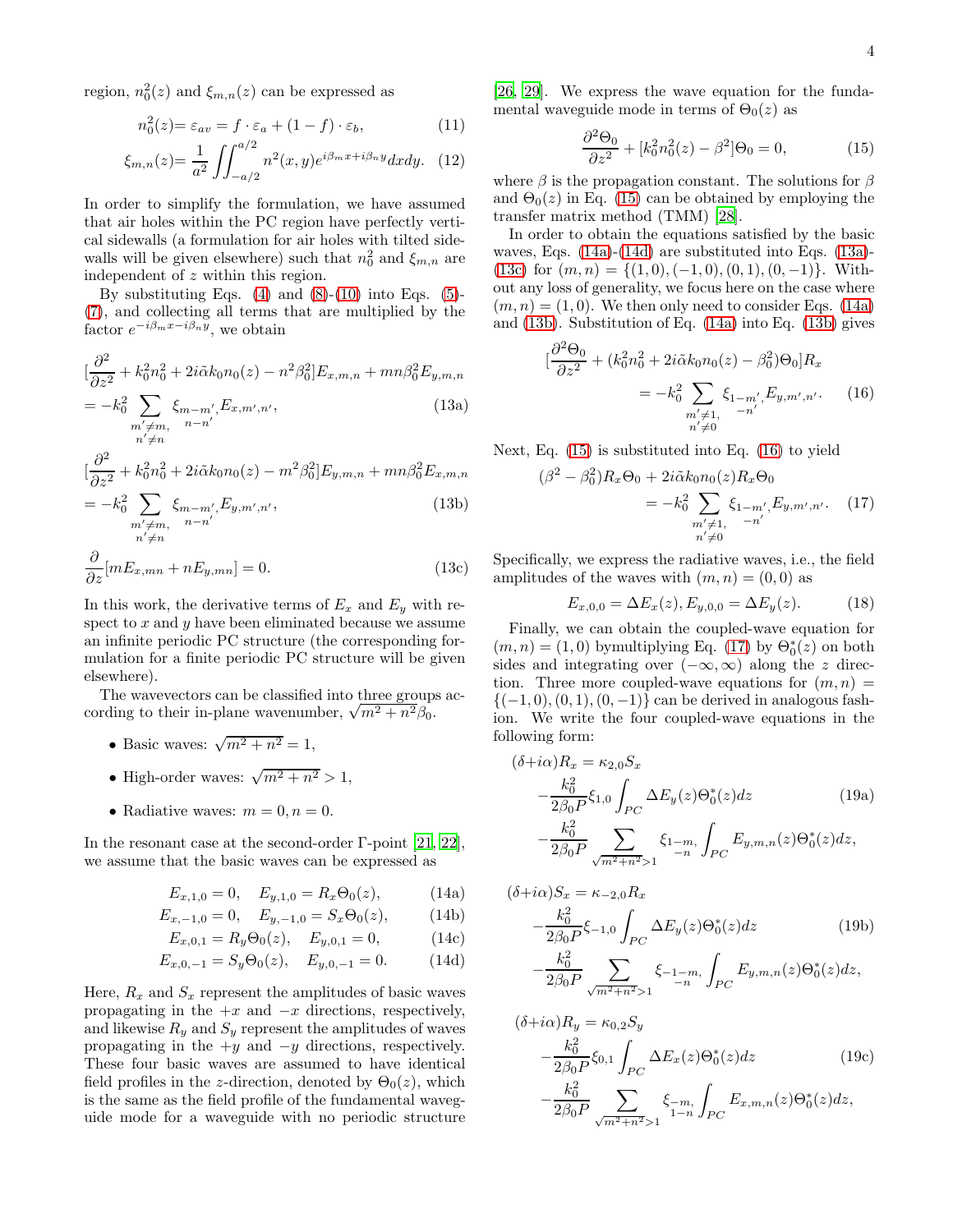<span id="page-4-1"></span>
$$
(\delta + i\alpha)S_y = \kappa_{0,-2}R_y
$$
  

$$
-\frac{k_0^2}{2\beta_0 P}\xi_{0,-1} \int_{PC} \Delta E_x(z)\Theta_0^*(z)dz
$$
 (19d)  

$$
k_0^2 \sum_{z=0}^{2\beta_0} \sum_{z=0}^{2\beta_0} \int_{C} E_{\alpha}(\alpha)\Theta_0^*(\alpha)dz
$$

$$
-\frac{\kappa_0^2}{2\beta_0 P}\sum_{\sqrt{m^2+n^2}>1}\xi_{-n-1}^{-m}\int_{P C}E_{x,m,n}(z)\Theta_0^*(z)dz,
$$

Here,

$$
\delta = \beta - \beta_0 = n_{eff}(\omega - \omega_0)/c \tag{20}
$$

is the deviation from the Bragg condition,  $\omega_0$  is the Bragg frequency,  $n_{eff}$  is the effective refractive index of the PC layer, and  $\alpha$  is the mode gain/loss given by

$$
\alpha = \frac{k_0}{\beta_0 P} \int_{-\infty}^{\infty} n_0(z) \tilde{\alpha}(z) |\Theta_0(z)|^2 dz, \qquad (21)
$$

where  $P$  is a normalization factor given by

$$
P = \int_{-\infty}^{\infty} |\Theta_0(z)|^2 dz.
$$
 (22)

The parameters  $\kappa_{\pm 2,0}, \kappa_{0,\pm 2}$  are the conventional 1D (forward-backward) coupling coefficients given by

<span id="page-4-0"></span>
$$
\kappa_{\pm 2,0} = -\frac{k_0^2}{2\beta_0 P} \xi_{\pm 2,0} \int_{PC} |\Theta_0(z)|^2 dz, \qquad (23a)
$$

$$
\kappa_{0,\pm 2} = -\frac{k_0^2}{2\beta_0 P} \xi_{0,\pm 2} \int_{PC} |\Theta_0(z)|^2 dz. \qquad (23b)
$$

The integrals in Eqs. [\(23a\)](#page-4-0)-[\(23b\)](#page-4-0), as well as those in Eqs. [\(19a\)](#page-3-5)-[\(19d\)](#page-4-1), extend only over the PC region because  $\xi_{mn} = 0$  outside that range.

As the fields of the radiative waves  $(\Delta E_x(z), \Delta E_y(z))$ and the high-order waves  $(E_{x,m,n}(z), E_{y,m,n}(z))$  are unknown, we cannot yet evaluate the right-hand sides of Eqs. [\(19a\)](#page-3-5)-[\(19d\)](#page-4-1). In order to determine these fields, Eqs. [\(13a\)](#page-3-2)-[\(13c\)](#page-3-2) must be solved for these waves. We will assume, following Ref. [\[26\]](#page-10-19), that: (1) Only basic waves are important in generating radiative waves and highorder waves; (2)  $\tilde{\alpha}$  is small and thus may be neglected. These assumptions allow us to modify Eqs. [\(13a\)](#page-3-2)-[\(13c\)](#page-3-2) as follows:

<span id="page-4-2"></span>
$$
\left[\frac{\partial^2}{\partial z^2} + k_0^2 n_0^2 - n^2 \beta_0^2\right] E_{x,m,n} + mn \beta_0^2 E_{y,m,n}
$$
  
\n
$$
= -k_0^2 \sum_{\substack{m' \neq m, \\ n' \neq n}} \xi_{m-m'} E_{x,m',n'},
$$
 (24a)  
\n
$$
\left[\frac{\partial^2}{\partial z^2} + k_0^2 n_0^2 - m^2 \beta_0^2\right] E_{y,m,n} + mn \beta_0^2 E_{x,m,n}
$$
  
\n
$$
= -k_0^2 \sum_{\substack{m' \neq m, \\ n' \neq n}} \xi_{m-m'} E_{y,m',n'},
$$
 (24b)

$$
\frac{\partial}{\partial z}[mE_{x,mn} + nE_{y,mn}] = 0.
$$
 (24c)

Here,  $(m', n') = \{(1, 0), (-1, 0), (0, 1), (0, -1)\}$  and  $(m, n)$  is limited to the cases of radiative waves and highorder waves. Below, we describe how these equations can

be used to obtain solutions for radiative waves and highorder waves.

First, we consider the radiative waves  $\Delta E_x(z)$  and  $\Delta E_y(z)$  for  $(m, n) = (0, 0)$ . In this case, Eqs. [\(24a\)](#page-4-2)-[\(24c\)](#page-4-2) are reduced to the following two expressions:

$$
[\frac{\partial^2}{\partial z^2} + k_0^2 n_0^2(z)]\Delta E_x(z) = -k_0^2 \sum_{m',n' \neq 0} \xi_{-m',-n'} E_{x,m',n'}
$$
  
\n
$$
\simeq -k_0^2 (\xi_{0,-1} R_y + \xi_{0,1} S_y) \Theta_0(z), \quad (25a)
$$
  
\n
$$
[\frac{\partial^2}{\partial z^2} + k_0^2 n_0^2(z)]\Delta E_y(z) = -k_0^2 \sum_{m',n' \neq 0} \xi_{-m',-n'} E_{y,m',n'}
$$
  
\n
$$
\simeq -k_0^2 (\xi_{-1,0} R_x + \xi_{1,0} S_x) \Theta_0(z). \quad (25b)
$$

These equations can be solved by employing the Green function approach [\[29\]](#page-10-21), where the Green function  $G(z, z')$ satisfies

$$
[\frac{\partial^2}{\partial z^2} + k_0^2 n_0^2] G(z, z') = -\delta(z, z'), \qquad (26a)
$$

<span id="page-4-4"></span>
$$
G(z, z') \simeq -i \cdot \frac{e^{-i\beta_z|z-z'|}}{2\beta_z}, \quad (26b)
$$

in which  $\beta_z = k_0 n_0(z)$  represents the wavenumber of radiative waves in the z direction. In terms of  $G(z, z')$ , the radiative waves can then be expressed as

$$
\Delta E_x(z) = k_0^2(\xi_{0,-1}R_y + \xi_{0,1}S_y) \int_{PC} G(z, z')\Theta_0(z')dz',
$$
\n(27a)

$$
\Delta E_y(z) = k_0^2 (\xi_{-1,0} R_x + \xi_{1,0} S_x) \int_{PC} G(z, z') \Theta_0(z') dz'.
$$
\n(27b)

By multiplying both sides of the above equations by  $\Theta_0^*(z)$  and integrating over the PC region along the z axis, we obtain

<span id="page-4-3"></span>
$$
\int_{PC} \Delta E_x(z) \Theta_0^*(z) dz = k_0^2 (\xi_{0,-1} R_y + \xi_{0,1} S_y) \cdot (28a)
$$
\n
$$
\iint_{PC} G(z, z') \Theta_0(z') \Theta_0^*(z) dz' dz,
$$
\n
$$
\int_{PC} \Delta E_y(z) \Theta_0^*(z) dz = k_0^2 \cdot (\xi_{-1,0} R_x + \xi_{1,0} S_x) \cdot (28b)
$$
\n
$$
\iint_{PC} G(z, z') \Theta_0(z') \Theta_0^*(z) dz' dz.
$$

As a consequence, the second terms of the right-hand sides of the coupled-wave equations [\(19a\)](#page-3-5)-[\(19d\)](#page-4-1) can be replaced by terms only associated with the basic waves.

Next, we obtain solutions for high-order waves,  $E_{x,m,n}(z)$  and  $E_{y,m,n}(z)$ , where  $\sqrt{m^2 + n^2} > 1$ . It is difficult to solve Eqs. [\(24a\)](#page-4-2)-[\(24c\)](#page-4-2) directly, thus we introduce a proper linear combination of  $E_{x,m,n}(z)$  and  $E_{y,m,n}(z)$ in order to modify Eqs. [\(24a\)](#page-4-2)-[\(24c\)](#page-4-2) and obtain a set of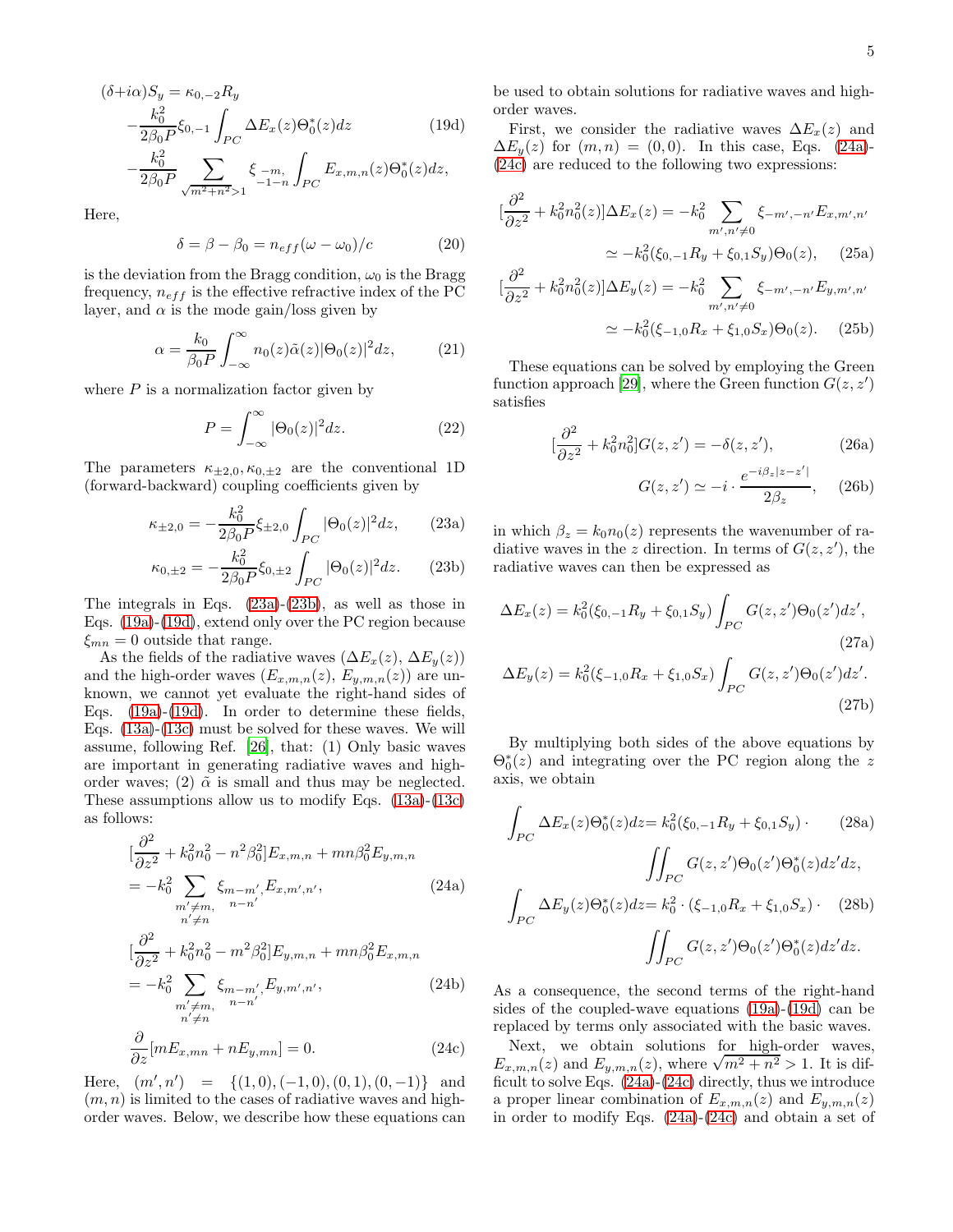equations of the form

<span id="page-5-0"></span>
$$
\left[\frac{\partial^2}{\partial z^2} + k_0^2 n_0^2\right](mE_{x,m,n} + nE_{y,m,n}) =
$$
  
\n
$$
-k_0^2 \sum_{\substack{m' \neq m, \\ n' \neq n}} \xi_{m-m'}(mE_{x,m',n'} + nE_{y,m',n'}),
$$
  
\n
$$
\left[\frac{\partial^2}{\partial z^2} + k_0^2 n_0^2 - (m^2 + n^2)\beta_0^2\right](nE_{x,m,n} - mE_{y,m,n}) =
$$
\n(29a)

$$
-k_0^2 \sum_{\substack{m' \neq m, \\ n' \neq n}} \xi_{m-m'} (nE_{x,m',n'} - mE_{y,m',n'}),
$$
 (29b)

$$
\frac{\partial}{\partial z}[mE_{x,m,n} + nE_{y,m,n}] = 0.
$$
\n(29c)

The substitution of Eq. [\(29c\)](#page-5-0) into Eq. [\(29a\)](#page-5-0) yields

<span id="page-5-1"></span>
$$
n_0^2(mE_{x,m,n} + nE_{y,m,n}) =
$$
  
- 
$$
\sum_{\substack{m' \neq m, \\ n' \neq n}} \xi_{m-m'}(mE_{x,m',n'} + nE_{y,m',n'}).
$$
 (30)

It is worthwhile noting that Eq. [\(30\)](#page-5-1) is equivalent to the transversality constraint; i.e.,  $\nabla \cdot (D(r)) = \nabla \cdot$  $(\varepsilon(\mathbf{r})\mathbf{E}(\mathbf{r})) = 0$  must be satisfied. Next, we solve Eqs. [\(29b\)](#page-5-0) and [\(30\)](#page-5-1) to obtain solutions for the high-order

waves  $E_{x,m,n}(z)$  and  $E_{y,m,n}(z)$ . The linear combination  $(nE_{x,m,n}-mE_{y,m,n})$  can be solved from Eq. [\(29b\)](#page-5-0) by using a similar Green function approach. The Green function  $G_{m,n}(z,z')$  satisfies

$$
\left[\frac{\partial^2}{\partial z^2} + k_0^2 n_0^2 - (m^2 + n^2)\beta_0^2\right]G_{m,n}(z, z') = -\delta(z, z'),\tag{31}
$$

where

<span id="page-5-7"></span>
$$
G_{m,n}(z,z') \simeq \frac{e^{-\beta_{z,m,n}|z-z'|}}{2\beta_{z,m,n}},
$$

$$
\beta_{z,m,n} = \sqrt{(m^2+n^2)\beta_0^2 - k_0^2 n_0^2(z)}.
$$
(32)

Thus, we obtain

<span id="page-5-2"></span>
$$
(nE_{x,m,n} - mE_{y,m,n}) = k_0^2 \sum_{\substack{m' \neq m, \\ n' \neq n}} \xi_{m-m'}.
$$

$$
\int_{PC} (nE_{x,m',n'}(z') - mE_{y,m',n'}(z'))G_{m,n}(z,z')dz'.
$$
(33)

Under the assumption that only the basic waves are important in generating high-order waves, Eqs. [\(30\)](#page-5-1) and [\(33\)](#page-5-2) can be rewritten as

<span id="page-5-4"></span>
$$
mE_{x,m,n} + nE_{y,m,n} \simeq -\frac{1}{n_0^2} (n\xi_{m-1,Rx} + n\xi_{m+1,Rx} + m\xi_{m-1,Ry} + m\xi_{m-1,Ry} + m\xi_{m+1,Ry})\Theta_0(z) \triangleq E^+(z),\tag{34a}
$$

$$
nE_{x,m,n} - mE_{y,m,n} \simeq k_0^2(-m\xi_{m-1}, R_x - m\xi_{m+1}, S_x + n\xi_{m-1}^m R_y + n\xi_{m-1}^m S_y) \int_{PC} G_{m,n}(z, z')\Theta_0(z')dz' \triangleq E^-(z). \tag{34b}
$$

Г

We then obtain

<span id="page-5-6"></span><span id="page-5-3"></span>
$$
E_{x,m,n}(z) = \frac{mE^+ + nE^-}{m^2 + n^2},
$$
\n(35a)

$$
E_{y,m,n}(z) = \frac{nE^+ - mE^-}{m^2 + n^2}.
$$
 (35b)

By multiplying both sides of Eqs. [\(35a\)](#page-5-3)-[\(35b\)](#page-5-3) by  $\Theta_0^*(z)$ and integrating over the PC region, we obtain

<span id="page-5-5"></span>
$$
\int_{PC} E_{x,m,n}(z)\Theta_0^*(z)dz = \int_{PC} \frac{mE^+ + nE^-}{m^2 + n^2} \Theta_0^*(z)dz,
$$
\n(36a)  
\n
$$
\int_{PC} E_{y,m,n}(z)\Theta_0^*(z)dz = \int_{PC} \frac{nE^+ - mE^-}{m^2 + n^2} \Theta_0^*(z)dz.
$$
\n(36b)

These equations can be expressed in terms of basic waves (note the definitions of  $E^+$  and  $E^-$  in Eqs. [\(34a\)](#page-5-4)-[\(34b\)](#page-5-4)).

Finally, the substitution of Eqs. [\(28a\)](#page-4-3)-[\(28b\)](#page-4-3) and Eqs. [\(36a\)](#page-5-5)-[\(36b\)](#page-5-5) into the coupled-wave equations [\(19a\)](#page-3-5)-[\(19d\)](#page-4-1) leads to an eigensystem that can be written in matrix form as

$$
(\delta + i\alpha) \begin{pmatrix} R_x \\ S_x \\ R_y \\ S_y \end{pmatrix} = \begin{pmatrix} C_{11} & C_{12} & C_{13} & C_{14} \\ C_{21} & C_{22} & C_{23} & C_{24} \\ C_{31} & C_{32} & C_{33} & C_{34} \\ C_{41} & C_{42} & C_{43} & C_{44} \end{pmatrix} \begin{pmatrix} R_x \\ S_x \\ R_y \\ S_y \end{pmatrix},
$$
\n(37)

where the matrix elements  $C_{mn}$  with  $(m, n) \in \{1, 2, 3, 4\}$ are dependent on the PC geometry and the multilayer waveguide structure and can be determined analytically.

It is informative to examine the physical interpretation of the coupled-wave equations [\(19a\)](#page-3-5)-[\(19d\)](#page-4-1). The first terms on the right-hand sides represent the conventional 1D coupling effects, i.e., the coupling between two counter-propagating basic waves. The second terms represent coupling between the radiative waves and the basic waves. Analytical expressions that describe these coupling effects can be obtained by substituting Eqs. [\(28a\)](#page-4-3)- [\(28b\)](#page-4-3) into the coupled-wave equations [\(19a\)](#page-3-5)-[\(19d\)](#page-4-1). For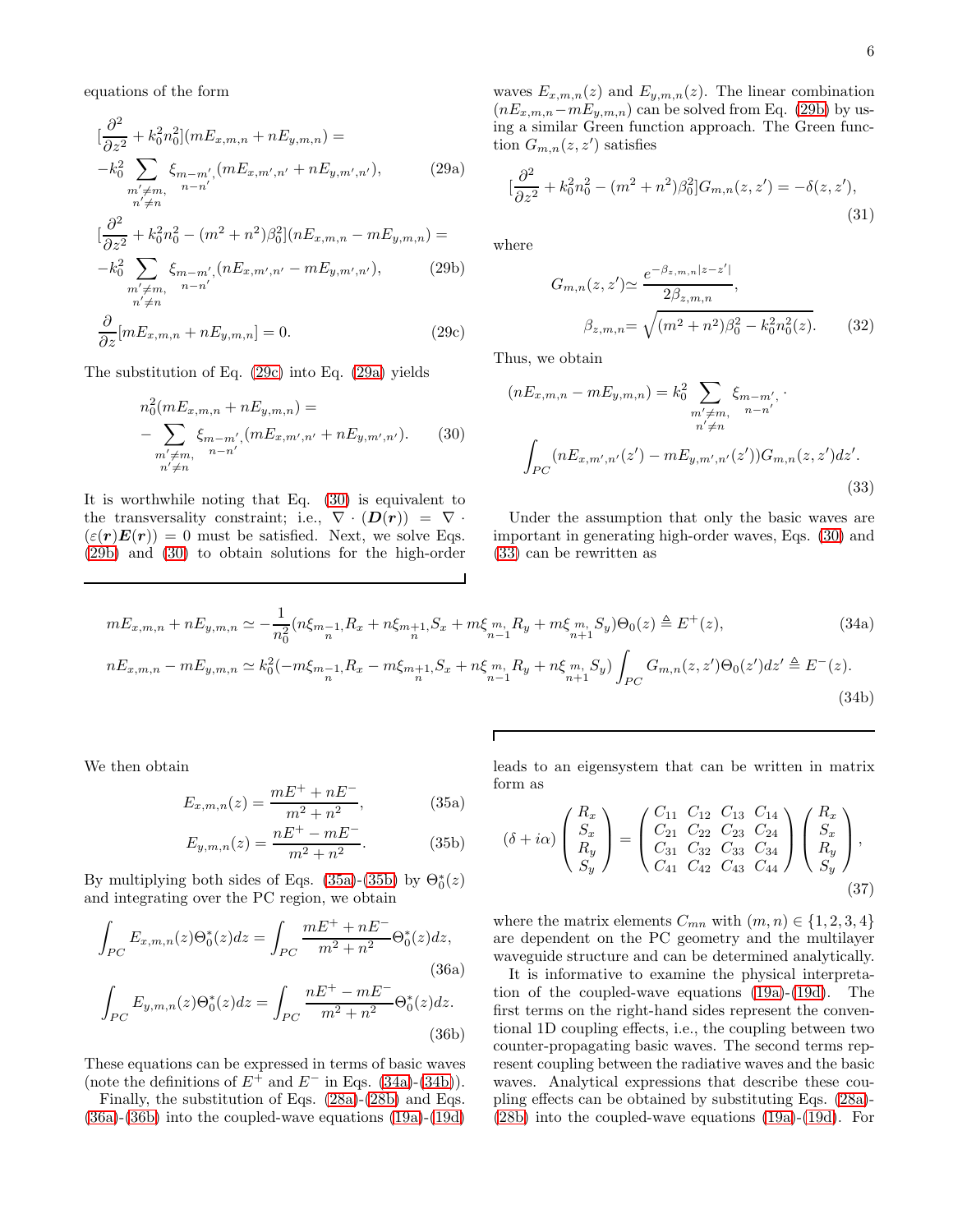

<span id="page-6-0"></span>FIG. 5. (Color online) Schematic illustration of electric-field  $(E_x$  or  $E_y$ ) profiles in the vertical direction for wavevectors with different in-plane wavenumbers: (a) basic waves, (b) radiative waves, (c) high-order waves with  $(m,n)=(1,1)$ .

example, by substituting Eq. [\(28b\)](#page-4-3) into the second term of the right-hand side of Eq. [\(19a\)](#page-3-5), we obtain

$$
-\frac{k_0^2}{2\beta_0 P}\xi_{10}\int_{PC} \Delta E_y(z)\Theta_0^*(z)dz = \zeta_{(1,1)}R_x + \zeta_{(1,2)}S_x,
$$
\n(38)

where

$$
\zeta_{(1,1)} = -\frac{k_0^4}{2\beta_0 P} \xi_{10} \xi_{-10} \iint_{PC} G(z, z') \Theta_0(z') \Theta_0^*(z) dz' dz,
$$
\n(39a)

$$
\zeta_{(1,2)} = -\frac{k_0^4}{2\beta_0 P} \xi_{10} \xi_{10} \iint_{PC} G(z, z') \Theta_0(z') \Theta_0^*(z) dz' dz.
$$
\n(39b)

These are in general complex numbers and are similar in form to the radiation coupling coefficients derived for second-order DFB lasers using conventional CWT [\[29\]](#page-10-21). The third terms on the right-hand sides of the coupledwave equations represent the 2D optical coupling of highorder waves. In the case of TE polarization, basic waves propagating in directions perpendicular to each other within the plane do not couple directly. Coupling instead takes place via high-order waves that propagate at oblique angles, a phenomenon that has been demonstrated by the previous CWT model [\[21\]](#page-10-14). However, the contribution of only four high-order waves was previously taken into account. The 2D coupling described by our extended coupled-wave equations is far richer in nature; the infinite summations allow us to include an infinite number of high-order waves, thus making it possible to capture all the important 2D optical coupling effects. The generalized formalism above is capable of treating air holes of any arbitrary shape by inclusion of the appropriate high-order Fourier components.

Another important feature of our CWT model is that the formulation has been rigorously derived for a 3D structure. Unlike 2D PCs, the structure in this case is not

uniform in the vertical direction and thus the TE -field profile might be different for each individual wavevector. As mentioned above, these wavevectors are classified into three groups: basic waves, radiative waves and high-order waves. The TE -field profiles for these wavevectors are depicted schematically in Fig. [5.](#page-6-0) The profiles were calculated for the waveguide structure shown in Fig. [1](#page-1-0) with  $FF=0.16$ , by employing Eqs.  $(15)$ ,  $(27)$  and  $(35)$ , respectively (the real part of the electric field is plotted). It is clearly apparent that for a 3D structure, the individual wavevectors do not have identical field profiles. The basic waves have the same field profile as the fundamental waveguide mode, the amplitude of which has a peak at the active layer and decays slowly towards the upper and lower cladding layers. The radiative waves possess an oscillating field profile along the z direction and emanate in the direction normal to the PC plane to constitute the laser output (surface emission). The field profile of the high-order waves is more complicated because it is determined by both Eqs. [\(34a\)](#page-5-4) and [\(34b\)](#page-5-4). We calculated field profiles for several cases with different  $(m, n)$  and found that in general, the profile is characterized by Eq. [\(34b\)](#page-5-4). A typical profile is shown in Fig. [5\(](#page-6-0)c) for high-order waves with  $(m, n) = (1, 1)$ . It is apparent that the highorder waves are more strongly confined within the PC layer compared to the basic waves, and that they decay evanescently outside the PC layer. This evanescent character is described by the Green function  $G_{m,n}(z, z')$  in Eq. [\(32\)](#page-5-7) (note that  $\beta_m^2 + \beta_n^2 = (m^2 + n^2)\beta_0^2 > k_0^2 n_0^2(z)$ ). In addition, it can easily be found from Eq. [\(32\)](#page-5-7) that the field profile is largely dependent on the order of the waves (m,n): the higher the wavevector order, the more strongly the field is confined in the PC layer. In short, the field profiles for the individual wavevectors in a 3D structure are extremely complicated, which represents the fundamental difference between 3D and 2D systems. Therefore, each field profile must be treated very carefully in order to accurately quantify the coupling effects in a 3D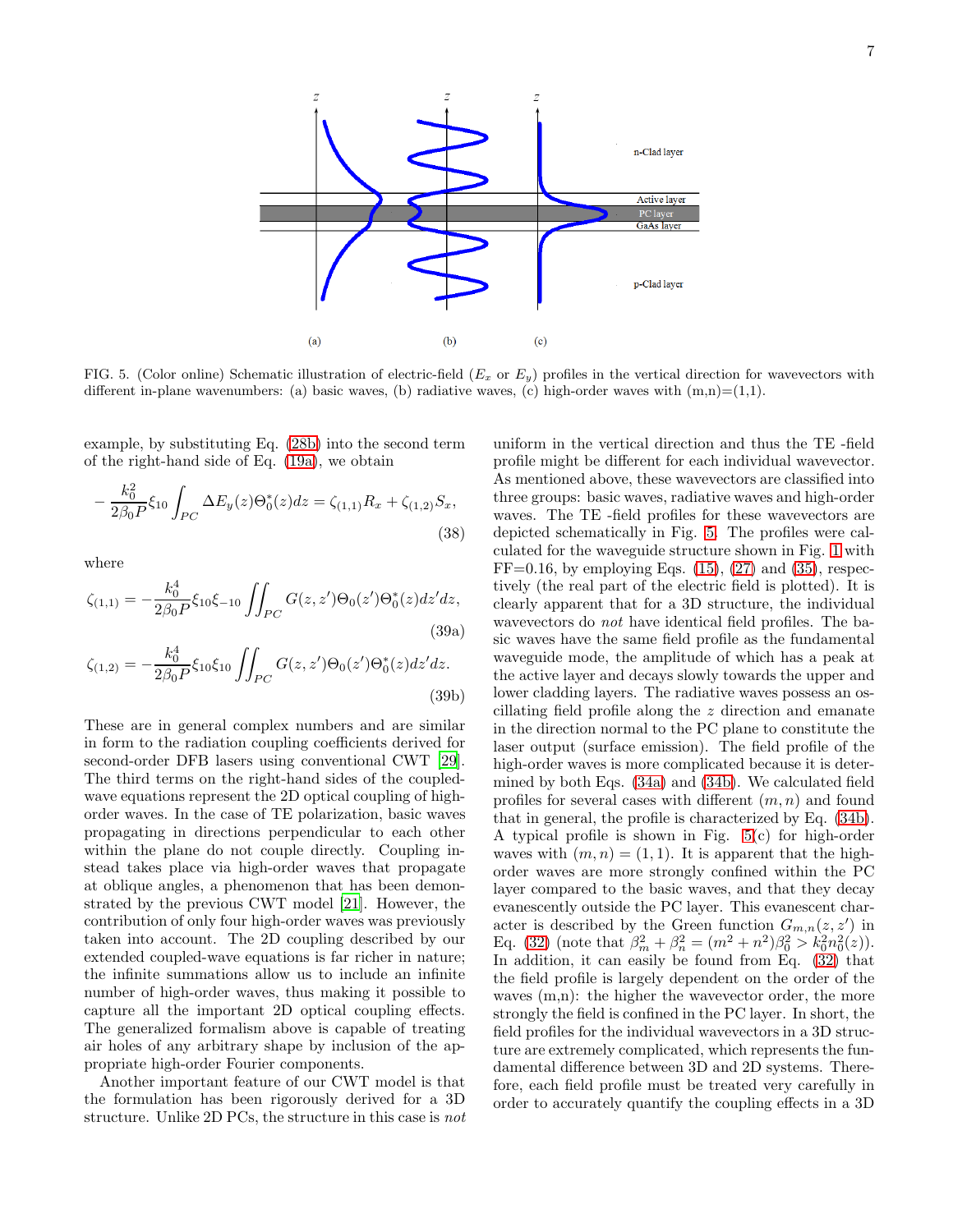system. In the previously reported CWT analyses [\[4](#page-9-2)] [\[21\]](#page-10-14), an approximation based on the effective refractive index was used in the 2D calculations. This approximation implies that all the individual wavevectors have the same field profile in the vertical direction as that of the fundamental waveguide mode, an assumption that might lead to inaccurate results. In the following section, we present detailed numerical examples in order to illustrate this fundamental difference.

## III. NUMERICAL RESULTS AND DISCUSSION

As described above, we have developed a CWT model that incorporates high-order coupling effects and allows a more accurate definition of the coupling coefficients in a 3D system to be derived. When Eqs. [\(19a\)](#page-3-5)-[\(19d\)](#page-4-1) are solved as an eigenvalue problem, we can directly evaluate two most important properties of the band-edge modes for square-lattice PC-SELs with infinite periodic structures, i.e., the mode loss  $\alpha$  and the mode frequency  $\omega$ . In order to understand the effects of asymmetric air-hole shapes, we present numerical results for the three shapes shown in Fig. [2\(](#page-1-2)b): circular (CC), equilateral triangular (ET), and right-angled isosceles triangular (RIT) shapes. In all the following calculations, we use a waveguide structure characterized by the parameters in Table [I,](#page-1-1) with the dielectric constants  $\varepsilon_a = 1.0, \varepsilon_b = 12.7449$ , and the lattice constant  $a = 295$  nm.

For a square-lattice PC, there are four band-edge modes at the second order Γ-point for TE polarization [\[25\]](#page-10-18). We refer to these as modes A, B, C and D, in ascending order of frequency. Modes C and D correspond to the symmetric mode of 1D-DFB lasers, and thus have significant loss [\[30](#page-10-23)]. In contrast, modes A and B correspond to the anti-symmetric mode of 1D-DFB lasers, and lase more easily than modes C and D. Therefore, we restrict the following discussion to modes A and B only. In order to solve Eqs. [\(19a\)](#page-3-5)-[\(19d\)](#page-4-1), we first need to truncate the summations at a certain order of  $m$  and  $n$ . Accordingly, we define a quantity D such that  $|m| \leq D, |n| \leq D$ . The effects of truncating the summations can be observed by plotting the radiation constant (a parameter defined by  $\alpha_r = 2\alpha$  to quantify the modal power loss) and the mode frequency as a function of  $D$ , as shown in Fig. [6.](#page-7-0) For illustration, we only show results for the asymmetric RIT air-hole shape  $(FF=0.16)$ , the modeling of which requires the inclusion of many more high-order waves than the CC and ET shapes. It is apparent from Fig. [6](#page-7-0) that the radiation constant is more sensitive to D than the mode frequency, which indicates that a large number of high-order wavevectors must be included in order to calculate the radiation constant accurately. Both the radiation constant and mode frequency change little for  $D \geq 10$ , hence we use a truncation of  $D = 10$  in all of the following calculations.

In order to confirm the accuracy of the above CWT analysis results, we also performed 3D-FDTD simulations



<span id="page-7-0"></span>FIG. 6. (Color online) Radiation constant and mode frequency as a function of the truncation order  $D$ . These plots were calculated for the asymmetric RIT air-hole shape with  $FF = 0.16$ .

[\[18,](#page-10-10) [31\]](#page-10-24) for the structure shown in Fig. [1.](#page-1-0) We used a computational cell of  $40 \times 40 \times 640$  pixels  $(x \times y \times z)$ , corresponding to  $1 \times 1 \times 16$  lattice periods, with absorbing boundary layers in the z direction and periodic boundary conditions in  $x$  and  $y$ . The  $Q$  factor obtained by the 3D-FDTD method was used to compute the radiation constant via the following relationship [\[32\]](#page-10-25):

$$
\alpha_r \simeq \frac{\beta_0}{Q} = \frac{2\pi/a}{Q}.\tag{40}
$$

Figures [7](#page-8-0) and [8](#page-8-1) show the radiation constant and mode frequency as a function of FF, obtained by both the CWT and 3D-FDTD methods. It is clear that the CWT results are in good agreement with the 3D-FDTD simulations. The slight deviation of the 3D-FDTD data in the case of the RIT air hole can be attributed mainly to numerical effects (i.e., low resolution). However, the calculation time required for the two methods is markedly different. For a specific FF, the 3D-FDTD simulation takes  $\sim$  4 hours using a supercomputer system (64 cores and 9.0 GB memory), whereas the CWT analysis takes less than 1 second with a personal computer (1 core@2.20GHz and negligible memory usage). Although a large number of wavevectors were included in the CWT analysis, the calculation time is nevertheless short due to the semianalytical nature of the algorithm.

It is noteworthy that the radiation constant for the symmetric CC air-hole shape is zero (corresponding to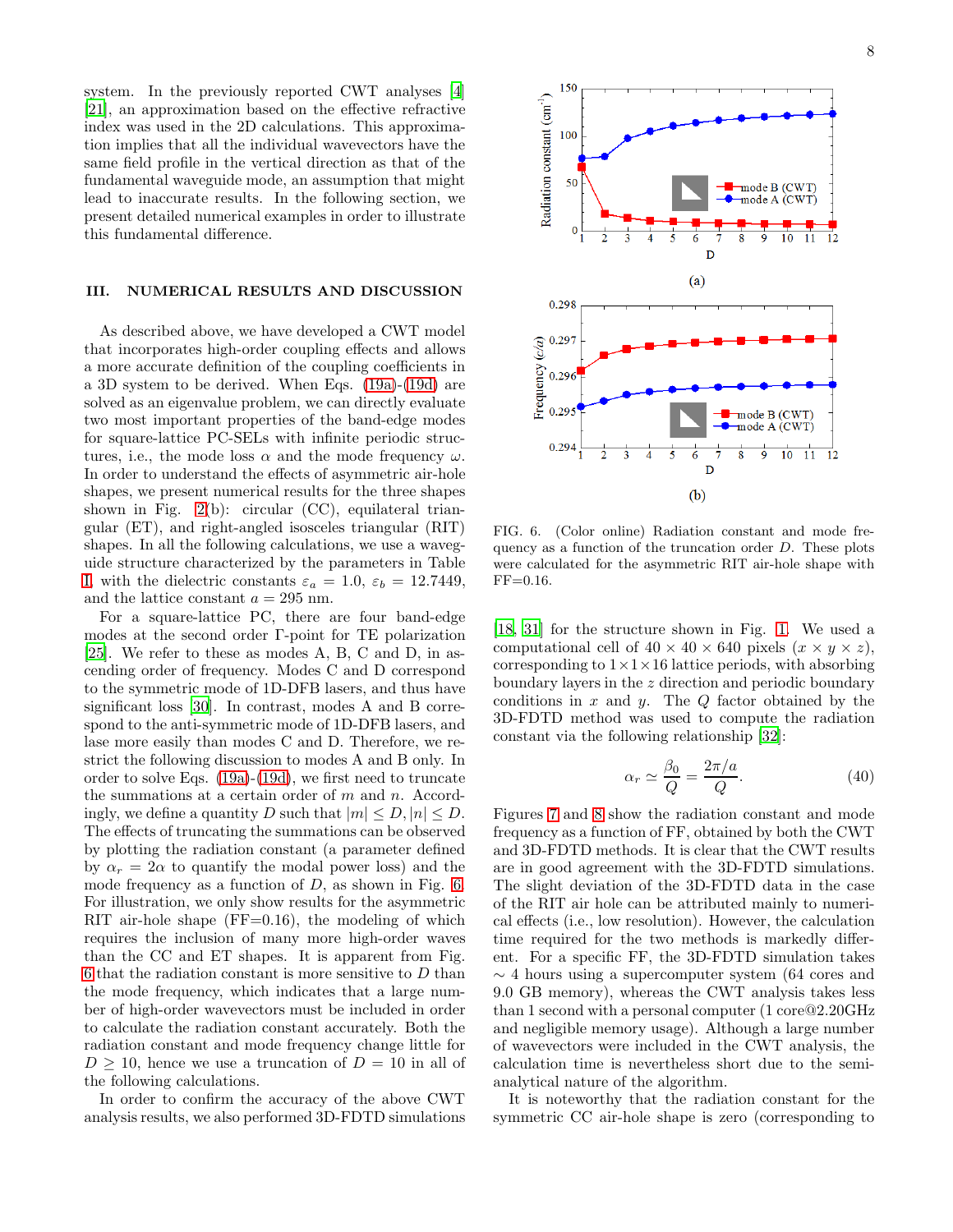

<span id="page-8-0"></span>FIG. 7. (Color online) Radiation constant as a function of FF for (a) CC, (b) ET, and (c) RIT air-hole shapes. Some 3D-FDTD points are missing in the case of the CC shape because Q is infinitely large.



<span id="page-8-1"></span>FIG. 8. (Color online) Mode frequency as a function of FF for (a) CC, (b) ET, and (c) RIT air-hole shapes.



<span id="page-8-2"></span>FIG. 9. Schematic illustration of the interference occurring in the vertical direction for (a) circular holes and (b) triangular holes. The arrows represent the propagation directions of the basic waves and radiative waves, and the sine curves represent the phases of the fields for these waves.

an infinite Q factor in the 3D-FDTD method) at every value of FF, whereas it increases with FF when the airhole shapes are asymmetric (ET or RIT). This difference can be physically interpreted by considering the interference occurring in the vertical direction, as illustrated in Fig. [9.](#page-8-2) The radiation field depends on the phase difference of the waves diffracted vertically, which arise from counter-propagating basic waves in the PC plane. In the case of the symmetric CC air-hole shape, the two basic waves propagating in the  $x$  or  $y$  direction are intrinsically out of phase [\[30\]](#page-10-23) and their diffracted waves thus have a phase difference of  $π$ . Therefore, destructive interference occurs and the two diffracted waves cancel each other out. In contrast, when the air-hole shape is asymmetric, such as for the ET and RIT shapes, the counter-propagating basic waves are no longer out of phase and the phase difference of the diffracted waves will deviate from  $\pi$ . The destructive interference is consequently suppressed, giving rise to partial constructive interference. Therefore, a higher output power can be expected when asymmetric air-hole shapes are used.

We note that the mode frequency plotted in Fig. [8](#page-8-1) was calculated for a 3D structure, which should be different from that calculated for a 2D structure. In order to elucidate the difference between 3D and 2D calculations, we evaluated the mode frequency for the CC airhole shape using the 2D-PWEM approach [\[4](#page-9-2)], which is plotted versus FF in Fig. [10](#page-9-3) together with the CWT results of Fig. [8\(](#page-8-1)a). A total of 225 plane waves were used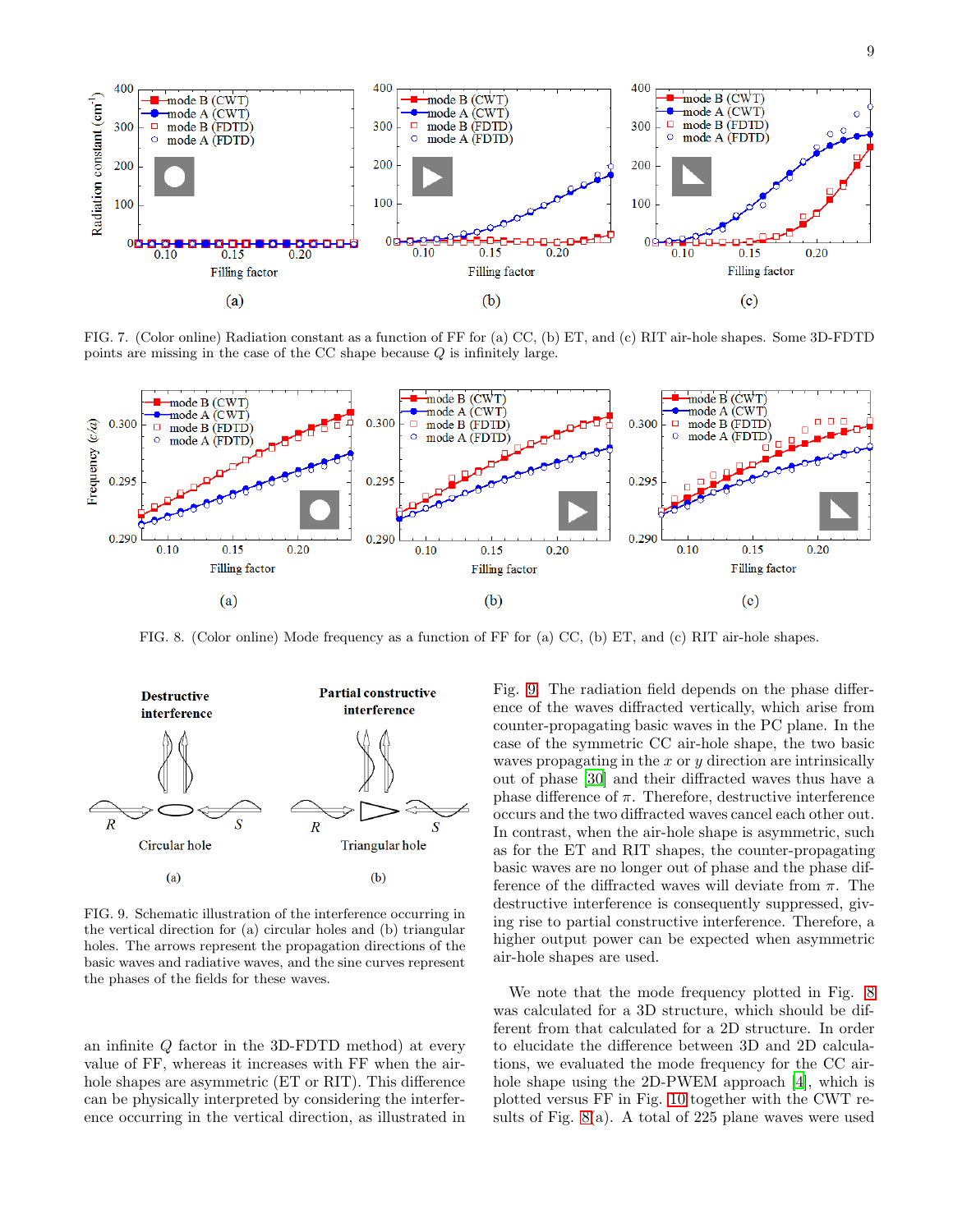

<span id="page-9-3"></span>FIG. 10. (Color online) Mode frequency for CC air holes as a function of FF, calculated using the CWT and 2D-PWEM approaches.

in the 2D-PWEM calculation and the effective refractive index approximation [\[25](#page-10-18)] was employed. Comparing the results for the two methods, it is apparent that the mode gap between modes A and B  $(\omega_B - \omega_A)$  calculated using the present CWT model is significantly larger than that calculated using the 2D-PWEM approach. We suggest that a physical explanation can be found by considering the fact that in a 3D structure, the high-order waves (generated by basic waves) are more strongly confined in the PC layer, as depicted in Fig.  $5(c)$ . The effective refractive index approximation used in the 2D-PWEM calculation implicitly assumes that the transverse field profile of all the high-order waves is identical to that of the fundamental waveguide mode, the amplitude of which slowly decays outside the PC layer, as shown in Fig. [5\(](#page-6-0)a). Therefore, the 2D optical coupling strength is greater in a 3D structure than in a 2D structure, leading to a larger mode gap in a 3D structure.

### IV. SUMMARY

In summary, we have presented a generalized CWT model for 2D square-lattice PC-SELs with TE polarization. Our model incorporates a large number of highorder wavevectors, and we have derived a general and rigorous formulation to describe the coupling effects that occur in a 3D system. Moreover, our general coupledwave formulation can be applied to air holes of arbitrary shape. The accuracy of our CWT model has been confirmed by comparison with 3D-FDTD simulations, which require significantly greater computational time.

In our CWT analysis, we have shown that the inclusion of a sufficiently large number of high-order wavevectors is important for an accurate study of the band-edge modes, especially in the case of asymmetric air-hole shapes. Furthermore, a 3D characterization allows realistic laser devices to be more accurately modeled than in a 2D analysis. We have also discussed the fundamental differences between 3D and 2D systems. By comparison with the results obtained for a 2D system using the 2D-PWEM approach, a larger mode gap was calculated for the 3D structure modeled using the CWT method. This larger mode gap can mainly be attributed to a much stronger 2D optical coupling via high-order wavevectors, which are found to be strongly confined in the PC layer. By evaluating the radiation constant and mode frequency of the band-edge modes for several different air-hole shapes, we have found that asymmetric air holes are beneficial for improving the output power of 2D PC-SELs because destructive interference in the vertical direction can be suppressed.

As the purpose of this work is to develop a CWT model that better describes the coupling effects in 2D squarelattice PC lasers with TE polarization, we have restricted our analysis to infinite periodic structures. However, the theoretical framework constructed here can be extended to the analysis of finite structures without modifying the basic methodology. Moreover, extension of our theory to TM polarization, triangular-lattice PCs, and more complicated PC geometries (such as PCs comprised of airholes with tilted sidewalls) is straightforward. We believe that further theoretical work based on this framework will enable efficient optimization of the structures of 2D PC-SELs for a range of applications, as well as providing a powerful analytical tool to comprehensively understand the properties of 2D PC-SELs.

### ACKNOWLEDGMENTS

The authors are grateful to Dr. M. Yamaguchi, Dr. A. Oskooi, Dr. J. Upham, and Dr. B. S. Song for helpful discussions and valuable suggestions. This work was partly supported by the Core Research for Evolution Science and Technology program of the Japan Science and Technology Agency (CREST-JST) and by the Global COE Program. Three of the authors (Y. Liang, C. Peng and S. Iwahashi) are supported by Research Fellowships of the Japan Society for Promotion of Science.

- <span id="page-9-0"></span>[1] M. Imada, S. Noda, A. Chutinan, T. Tokuda, M. Murata, and G. Sasaki, Appl. Phys. Lett. 75, 316 (1999).
- [2] M. Meier, A. Mekis, A. Dodabalapur, A. Timko, R. E. Slusher, J. D. Joannopoulos, and O. Nalamasu, Appl. Phys. Lett. 74, 7 (1999).
- <span id="page-9-1"></span>[3] S. Noda, M. Yokoyama, M. Imada, A. Chutinan, and M. Mochizuki, Science 293, 1123 (2001).
- <span id="page-9-2"></span>[4] M. Imada, A. Chutinan, S. Noda, and M. Mochizuki, Phys. Rev. B 65, 195306 (2002).
- [5] G. A. Turnbull, P. Andrew, W. L. Barnes, and I. D. W. Samuel, Appl. Phys. Lett. 82, 313 (2003).